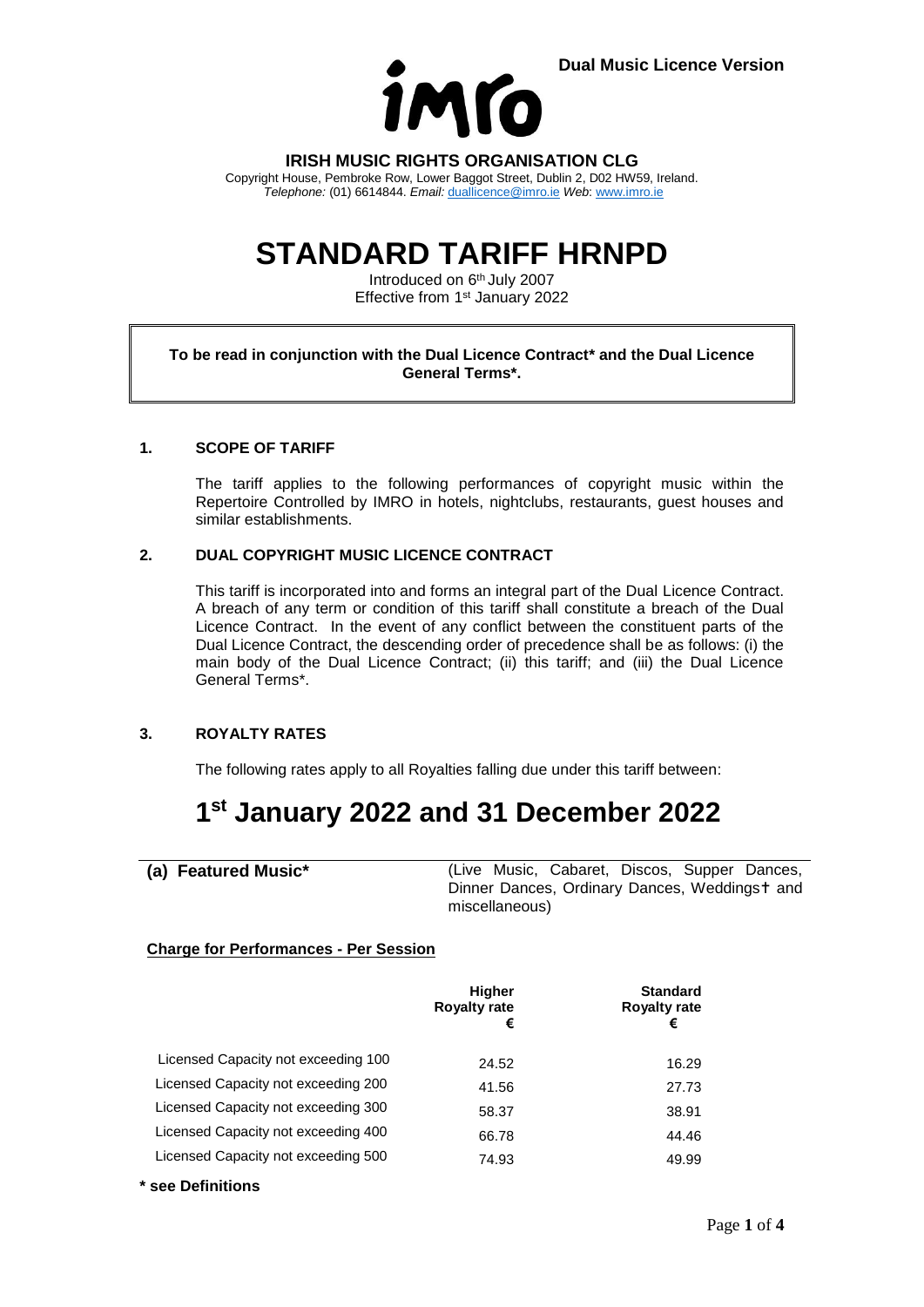| Licensed Capacity not exceeding 600 | 83.09 | 55.43 |
|-------------------------------------|-------|-------|
| Licensed Capacity not exceeding 700 | 89.59 | 59.80 |
| Charge per 100 capacity thereafter  | 4.99  | 3.35  |

- Note 1: **T** Weddings will be charged at the Royalty rate equivalent to licensed Capacity not exceeding 100.
- **Note 2: Where live concerts with cover charges take place this tariff will not apply. The concert tariff LP will apply. Live concerts will be defined as musical entertainments consisting entirely or almost entirely of copyright music performed at an Event\***
- **Note 3:** The simultaneous or consecutive musical performances that take place in separate rooms in a premises are separately assessable.

# **(b) Background Music\***

#### **Charge for Performances - Per Annum**

|                                                                      | <b>Higher Royalty</b><br>Rate<br>€ | <b>Standard</b><br><b>Royalty Rate</b><br>€ |  |
|----------------------------------------------------------------------|------------------------------------|---------------------------------------------|--|
| Radio and/or Tape/CD player alone<br>or with Radio and/or Television | 126.47                             | 84.28                                       |  |
| Radio and/or television alone                                        | 105.76                             | 70.53                                       |  |
| for each unit of 20 seats or part thereof                            |                                    |                                             |  |

# **Rates for Hotel Bedrooms**

| <b>Rooms</b>            | €      |
|-------------------------|--------|
| $0 - 50$                | 69.75  |
| $51 - 100$              | 139.49 |
| $101 - 150$             | 209.25 |
| $151 - 200$             | 279.00 |
| Per 50 rooms thereafter | 69.75  |
|                         |        |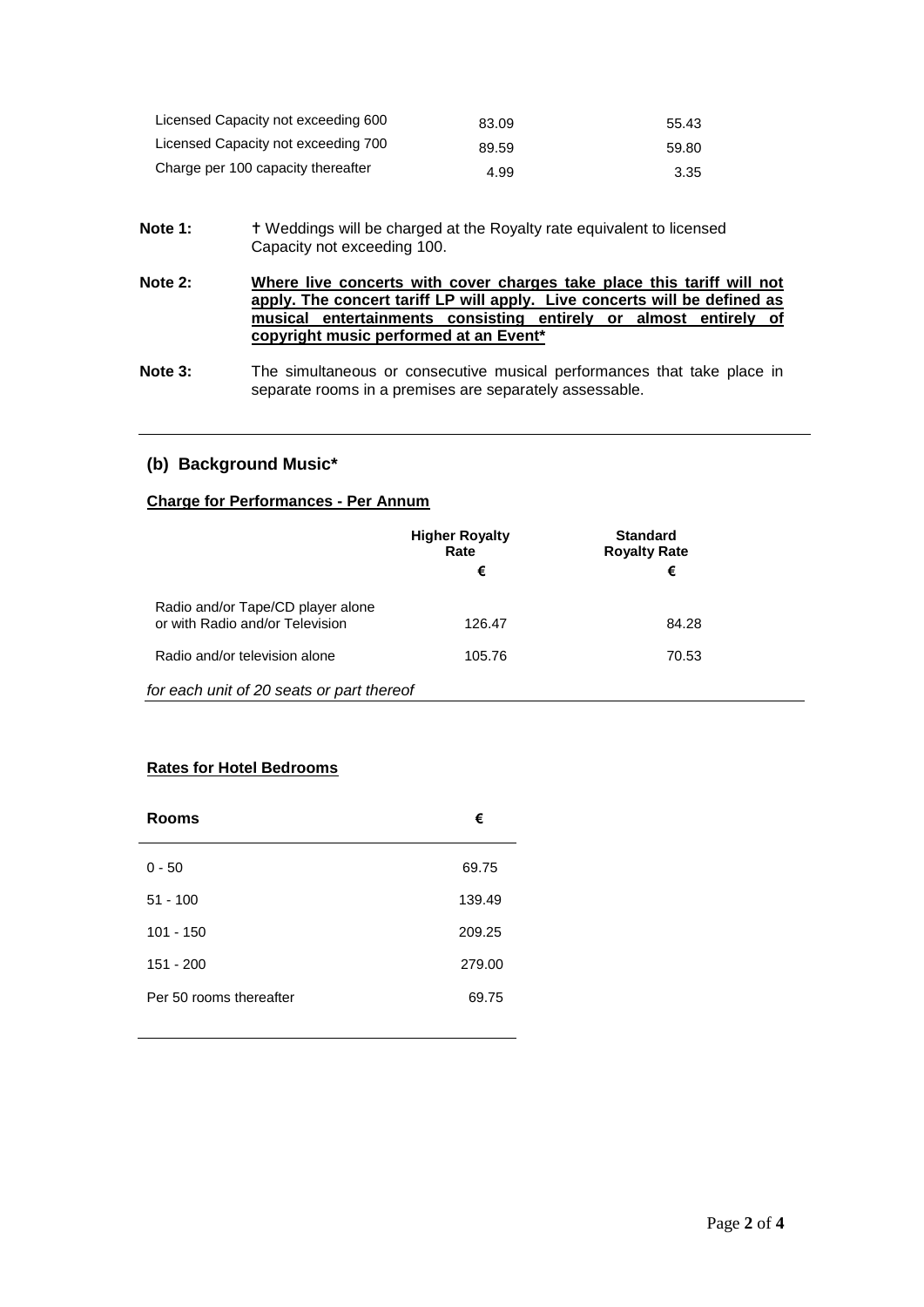#### **4. HIGHER AND STANDARD ROYALTY RATES**

- (i) All performances in the first Licence Year\* will be charged at the Higher Royalty rate unless the user applies in writing for a licence before the music is performed.
- (ii) Any performances not declared either in advance or at the end of the licence period are unauthorised and constitute **an infringement of copyright** and will be charged as unlicensed performances at the Higher Royalty rate.

#### **5. MISCELLANEOUS OTHER PERFORMANCES**

Other performances which are not covered under this tariff such as performances by means of jukeboxes, live music pay in Events, etc. will be assessed under the appropriate tariffs.

#### **6. INFLATION ADJUSTMENT**

The foregoing Royalty rates are related to the Consumer Price Index of Retail Prices for mid-October 2021 (on the November 1996 base) as published in the Irish Statistical Bulletin, and will be adjusted on 1st January 2023 and on each subsequent anniversary of that date in proportion to annual changes in that Index.

### **7. DEFINITIONS**

Capitalised terms used but not defined in this tariff shall have the meaning set forth in the Dual Licence Contract.

**"Background Music"** means performances by means of a record and/or cd/tape player (excluding juke boxes or video performances) or by means of a radio or television set operated on the premises or by diffusion through a loudspeaker, however conveyed, from another part of the premises or from a source outside the premises.

**"Capacity"** means the maximum number of persons who may be admitted to the area of entertainment at any one time (assessed by reference to fire or similar regulations where available).

**"Dual Licence Contract"** means the Dual Copyright Music Licence Contract between the Licensee, IMRO and PPI.

**"Dual Licence General Terms"** means the General Terms and Conditions Applicable to the Dual Copyright Music Licence Contract and Related IMRO and PPI Tariffs.

**"Event"** shall mean an uninterrupted musical event, save for short intervals or breaks. Repeat performances of the same programme such as afternoon and evening sessions shall be deemed to be separate Events.

#### **"Featured Music"** means: -

(i) live music performed by performers of musical instruments and singers, whether or not they combine their performances with other activities such as dancing or,